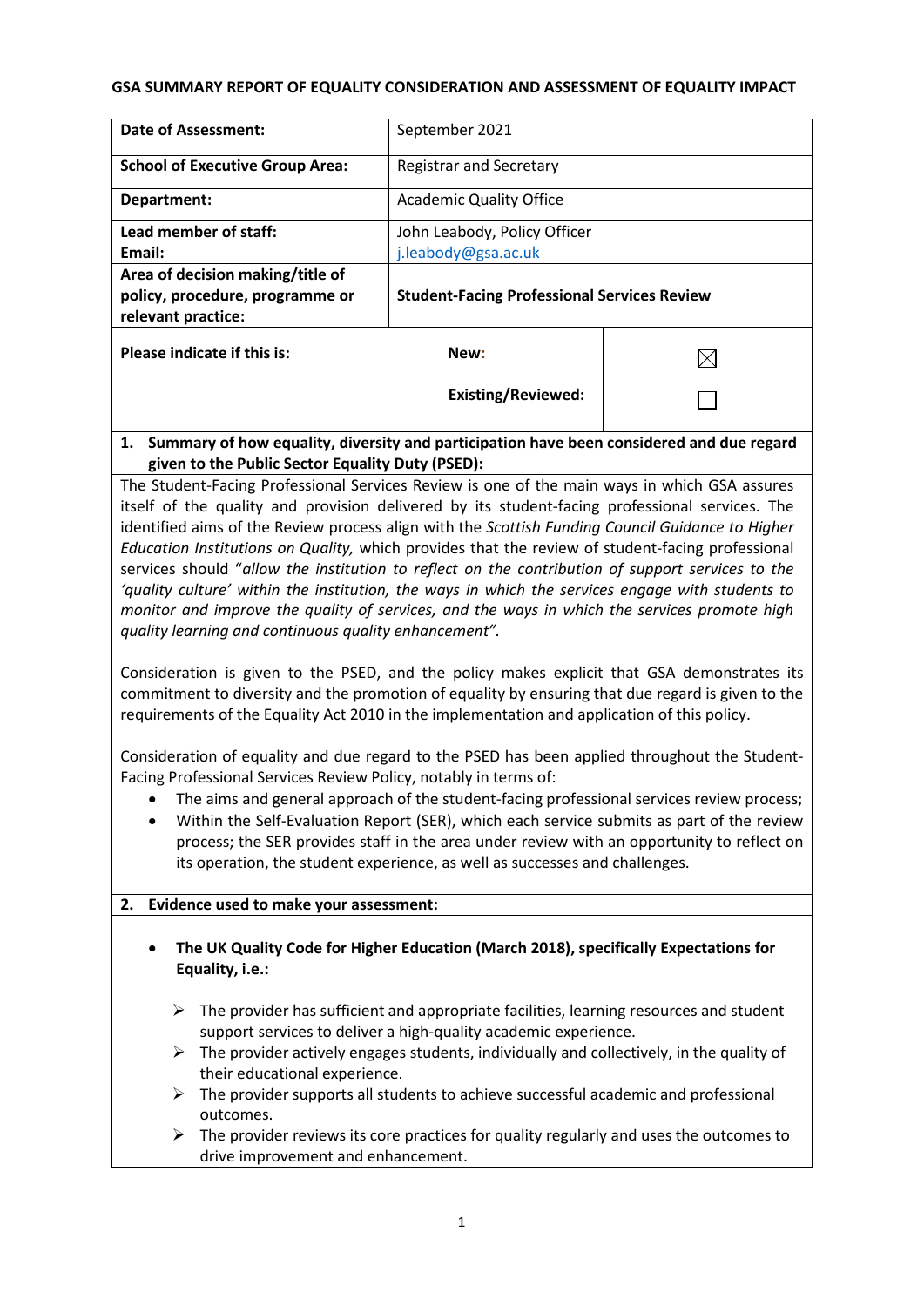- $\triangleright$  The provider engages students individually and collectively in the development, assurance and enhancement of the quality of their educational experience.
- **Scottish Funding Council Guidance to Higher Education Institutions on Quality: August 2017-2022 (Section 1.37):**
	- $\triangleright$  The review of student-facing professional services should allow the institution to reflect on the contribution of support services to the 'quality culture' within the institution, the ways in which the services engage with students to monitor and improve the quality of services, and the ways in which the services promote highquality learning and continuous quality enhancement.

## **3. Outline any positive or negative impacts you have identified:**

The potential for **positive, neutral or negative impact** on the three duties of the Equality Act 2010 has been identified as follows:

# **3.1 Eliminate unlawful discrimination, harassment, victimisation and any other conduct prohibited by the Equality Act**:

- The aim of the annual Student-Facing Professional Services Review as outlined in (1) above is to ensure that the institution reflects on the ways in which student-facing professional services engage with students to monitor and improve the quality of services, and the ways in which the services promote high-quality learning and continuous quality enhancement.
- The purpose of the Review is to assess how students are engaged with, and to assess and monitor the quality of the provision and of services. It is also used to evaluate the extent to which the provision meets the needs of students, thus supporting a culture in which student-facing professional services are given the opportunity to reflect on their operation, successes and challenges, and to identify and monitor any areas for enhancement.
- The Student-Facing Professional Services Review is undertaken via a standardised process with the active involvement of the professional service team concerned in order to identify opportunities for relevant personal development, staff training and development opportunities.
- Each team will be expected to evaluate their service with consideration given to the PSED.
- Mainstreaming equality and delivery of the PSED is assured through embedding equality consideration into each aspect of the process and will be reflected in EIAs and the Review process and paperwork.

Therefore, the Review process as noted above is likely to have a **positive impact** on the need to eliminate unlawful discrimination, harassment, victimisation and any other conduct prohibited by the Equality Act.

## **3.2 Advance Equality of Opportunity between people who share a protected characteristic and people who do not share it:**

• The process relating to the Student-Facing Professional Service Review facilitates the identification of any training priorities or continuing professional development needs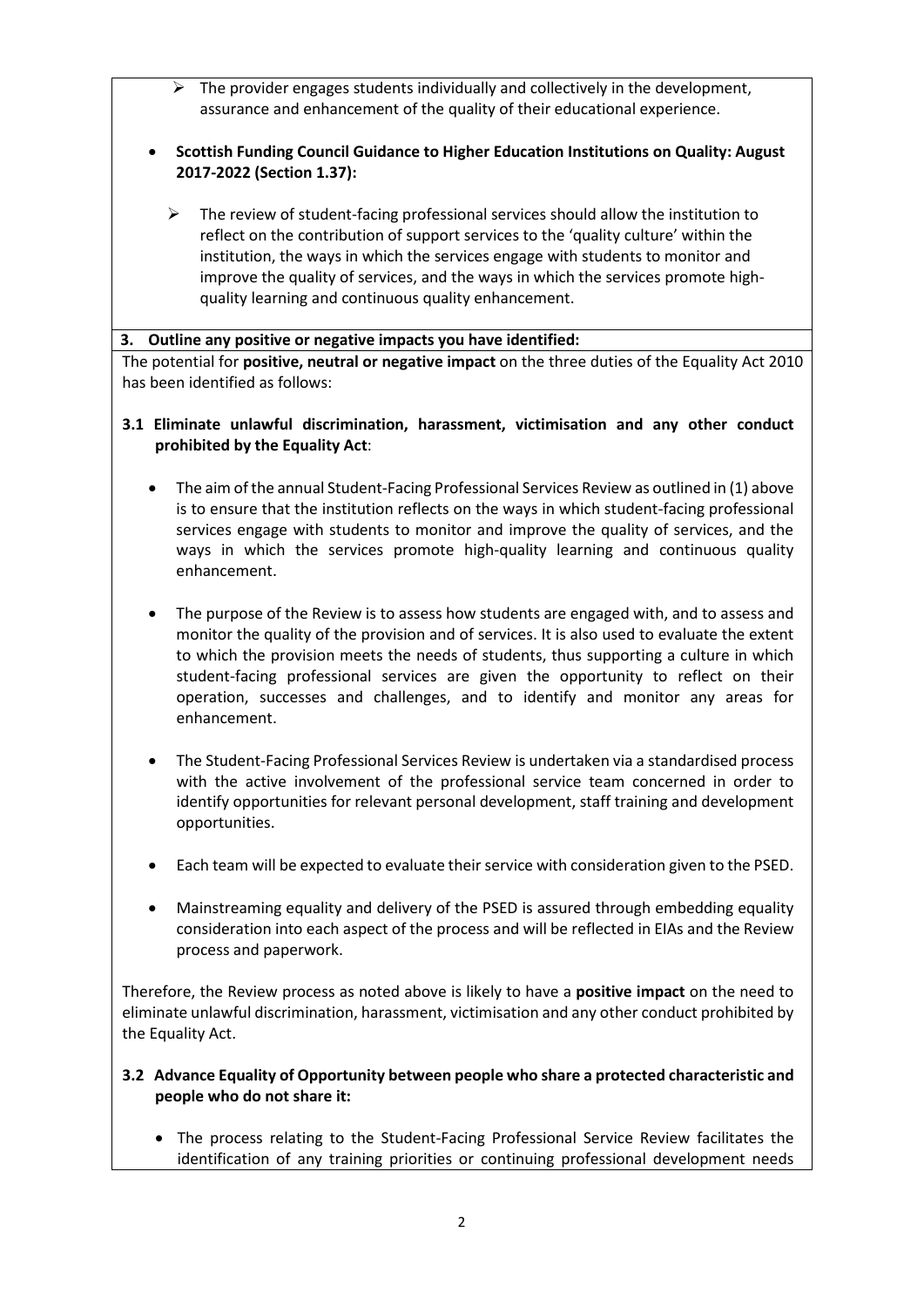among staff working in that area, including consideration of the need for additional training in matters of equality and diversity.

• The process relating to the Student-Facing Professional Service Review ensures that the institution is able to identify any training priorities or continuing professional development needs, including consideration of the need for additional training in matters of equality and diversity. The Review Process allows professional services to detail in their Self-Evaluation Reports any activities undertaken to address any differentials in the experience and outcomes for different student groups. Any such differentials should be reported and examined as part of the review process to advance equality of opportunity.

The processes relating to the Student-Facing Professional Services Review is likely to have a **positive impact** on the need to Advance Equality of Opportunity between people who share a protected characteristic and people who do not share it. The process applies to all persons equally.

# **3.3 Foster Good Relations between people who share a protected characteristic and people who do not share it:**

The process related to the Student-Facing Professional Services Review is likely to have a **positive impact** on the need to Foster Good Relations between people who share a protected characteristic and people who do not share it. The Self-Evaluation Report, which forms the basis of the Review process, is a collaborative evaluation which includes input and reflection by staff (from the department(s) under review) and student users of the service. The process therefore applies to all persons equally. Student feedback is a vital part of the process, allowing opportunity for feedback which will result in action. The Review process considers fitness for purpose and requires detailed consideration of student feedback. Core to the process is evidence-based reflection on how provision removes disadvantage and how the student experience can be enhanced. The process supports and enables Heads of Student-Facing Professional Services to take deliberate steps to improve the provision and the student experience of their service, aligning with and contributing to the delivery of GSA strategic priorities including Equality Outcomes.

It is explicit that the Professional Service should take deliberate steps to obtain the student view of the provision being reviewed, and to consult them specifically on the Self-Evaluation Report. Specific guidance for students, outlining the process and its purpose is provided.

The Review Panel meets with groups of students, and the Professional Service is required to take steps to ensure that the students who attend the meetings include representatives from as many different sections of the student body as possible.

With due regard to the PSED, **no actual or potential negative impact** on people from any protected characteristic group has been identified in relation to the application or implementation of the process noted above.

## **4. Actions you have taken or planned as a result of your findings:** (Please complete the action plan in this section)

| <b>Action</b>                             | <b>Equality Impact</b>                                                                                | <b>Person Responsible</b> | <b>Timeframe</b> |
|-------------------------------------------|-------------------------------------------------------------------------------------------------------|---------------------------|------------------|
| <b>Monitoring and</b><br><b>Reporting</b> |                                                                                                       |                           |                  |
| Review                                    | The process for the   Inform delivery of the   Academic Registrar<br>of Student-   three needs of the |                           | 12 months        |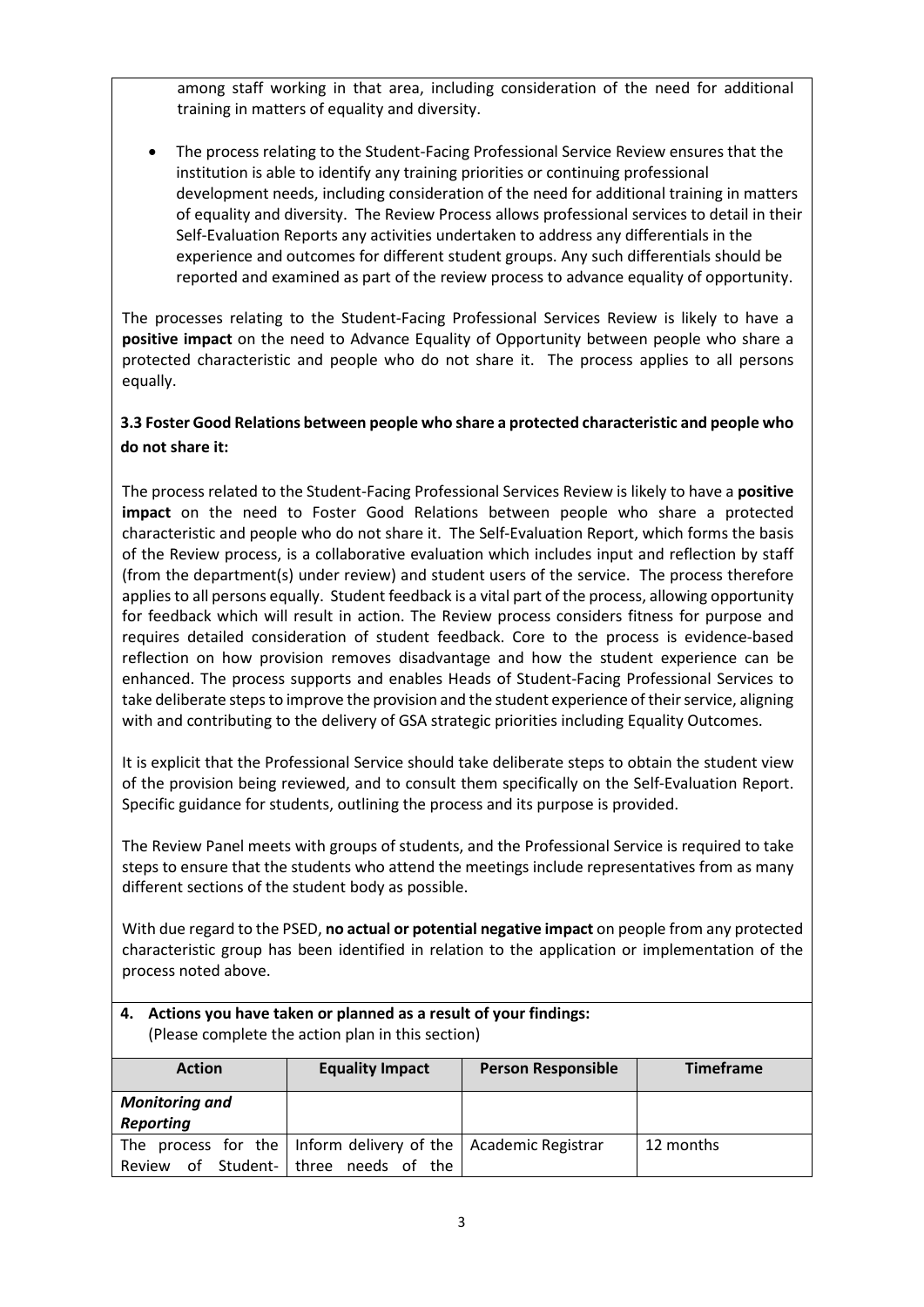| Professional   PSED<br>Facing             | through                                             |
|-------------------------------------------|-----------------------------------------------------|
|                                           | Service Review will be   identification of issues   |
|                                           | reviewed one year or themes arising and             |
|                                           | after implementation $\vert$ their relevance to the |
| and thereafter on $a \mid PSED$ and       | other                                               |
| six-yearly basis to relevant legislation. |                                                     |
| reflect the frequency                     |                                                     |
| of reviews.                               |                                                     |
|                                           |                                                     |

## **5. Where/when will progress and the outcomes of your actions be reported and reviewed:**

A review of the Student-Facing Professional Services Review Policy will be carried out one year following its implementation and thereafter review will take place on a six-yearly basis with active involvement of the member/s concerned. Where a Student-Facing Professional Services Review identifies professional development needs, the Review Lead will develop a plan to address those needs.

In the case of the Review process, where a review identifies appropriate revisions and improvements in practice and procedures, these will be documented, actioned, monitored, and measured.

The Academic Registrar will continue to monitor the effectiveness of the Student-Facing Professional Services Review process.

## **6. How will your actions and intended outcomes contribute to the delivery of GSA's equality outcomes:**

The process of Review is in itself positive, in that it supports and enables Heads of Professional Services, with support as appropriate from their Senior Management Teams, to take deliberate steps to improve services and provision, remove barriers and/or discrimination, and support the student experience, therefore fostering good relations. It should also encourage participation from specific protected characteristics. As such, it is unlikely to have an adverse impact on any particular group of students, or negative consequences for protected characteristic groups, and could have a positive impact if facilitated effectively. The process outlined above will ensure that GSA maintains the highest standards of quality assurance and enhancement in accordance with the ELIR.

The process for conducting a Student-Facing Professional Services Review will assist GSA to ensure that it is contributing to GSA's Equality Outcomes and complying with other relevant legislation, specifically the PSED and Scottish Specific Duties.

Robust and thoughtful engagement with the review process will therefore contribute directly to the delivery of GSA's equality outcomes:

EO1: Actively foster and support an organisational culture in which dignity and respect for self and others is understood and practiced, where confidence is encouraged and promoted, and where ignorance, prejudice and bias is challenged.

EO2: Continue to evaluate our physical and digital environment, aiming to optimise accessibility and inclusivity by acknowledging and providing for the needs of our students, staff and stakeholders.

EO4: Improve lifelong outcomes for students by identifying and supporting those groups facing persistent inequality throughout and beyond their student learning journey into positive destinations.